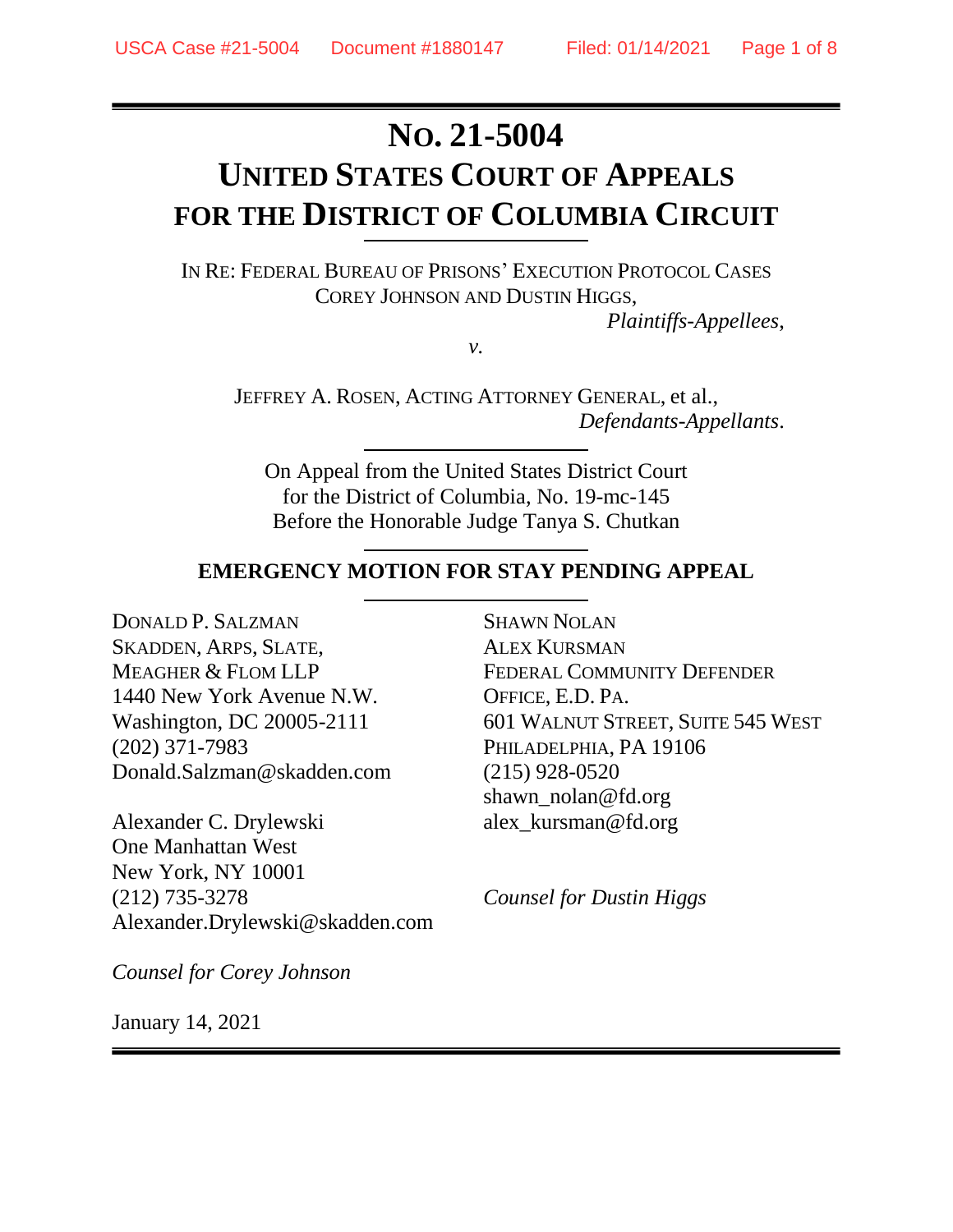#### **INTRODUCTION**

Plaintiffs Corey Johnson and Dustin Higgs are scheduled for execution on January 14 and 15, 2021, at 6:00 P.M., respectively. Pursuant to Rule 62(d) of the Federal Rules of Civil Procedure, Rule 8(a)(2) of the Federal Rules of Appellate Procedure, and 28 U.S.C. § 1651, Plaintiffs respectfully move this Court to stay their executions pending their appeal of the Court's order vacating the district court's preliminary injunction. ECF No. 1879985. Plaintiff intends to file a petition for a writ of certiorari to the Supreme Court, appealing this Court's ruling that the district court's injunction was precluded by *Barr v. Lee*, 140 S. Ct. 2590, 2591-92 (2020), due to the presence of "competing expert testimony on close questions of scientific fact." *Id.* at 4. Plaintiffs therefore seek a stay of their executions in order to preserve the status quo, so that their appeal may be fully and fairly litigated and will not be mooted by their executions. *See Hawaii Hous. Auth. v. Midkiff*, 463 U.S. 1323, 1324 (1983) ("It is well-settled that a court retains the power to grant injunctive relief to a party to preserve the status quo during the pendency of an appeal.").

#### **BACKGROUND**

Plaintiffs, prisoners currently on death row, filed supplemental complaints on December 23 and 28, 2020, alleging as-applied challenges to the Federal Bureau of Prisons' current lethal injection protocol (the "2019 Protocol") based on their diagnoses with COVID-19. ECF Nos. 370, 374. Both Plaintiffs allege that, given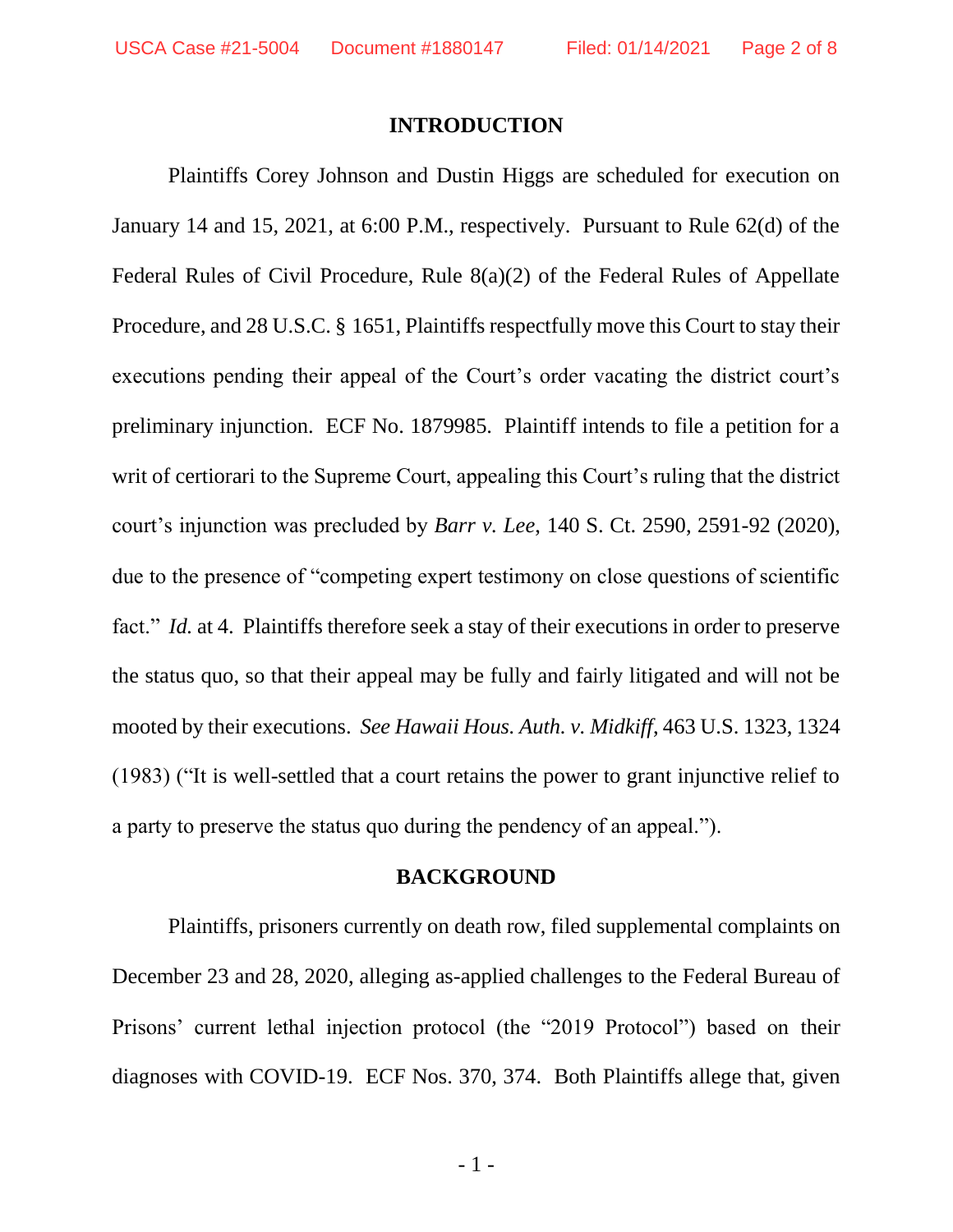their diagnoses with COVID-19, injection of pentobarbital under the 2019 Protocol will cause flash pulmonary edema earlier in the execution process, before pentobarbital has reached the brain and before brain levels of pentobarbital have peaked, causing them significant pain and suffering before they are rendered unconscious or insensate. *See* ECF Nos. 371, 375. As the district court described it, flash pulmonary edema is caused by a massive dose of pentobarbital that produces "a sensation of drowning akin to waterboarding." ECF No. 394 at 3.

In connection with their supplemental complaints, Plaintiffs filed motions for preliminary injunctions. *See* ECF Nos. 371, 375. On January 12, 2021, the district court granted Plaintiffs a limited injunction, postponing their executions until at least March 16, 2021. ECF No. 394 at 31. The next day, Defendants filed an appeal with this Court, and later that evening in a split 2-1 decision, the Court vacated Plaintiffs' injunction. ECF No. 1879985. Hours later, Plaintiffs filed a petition for rehearing *en banc*, which the Court denied on January 14, 2021. ECF No. 1880129. As Plaintiffs are scheduled for execution on January 14 and 15, 2021, absent a stay of their executions pending their petition for a writ of certiorari, Plaintiffs will not be able to fully and fairly litigate their as-applied challenges to the 2019 Protocol.

#### **ARGUMENT**

"[I]nmates seeking time to challenge the manner in which the State plans to execute them must satisfy all the requirements for a stay." *Hill v. McDonough*, 547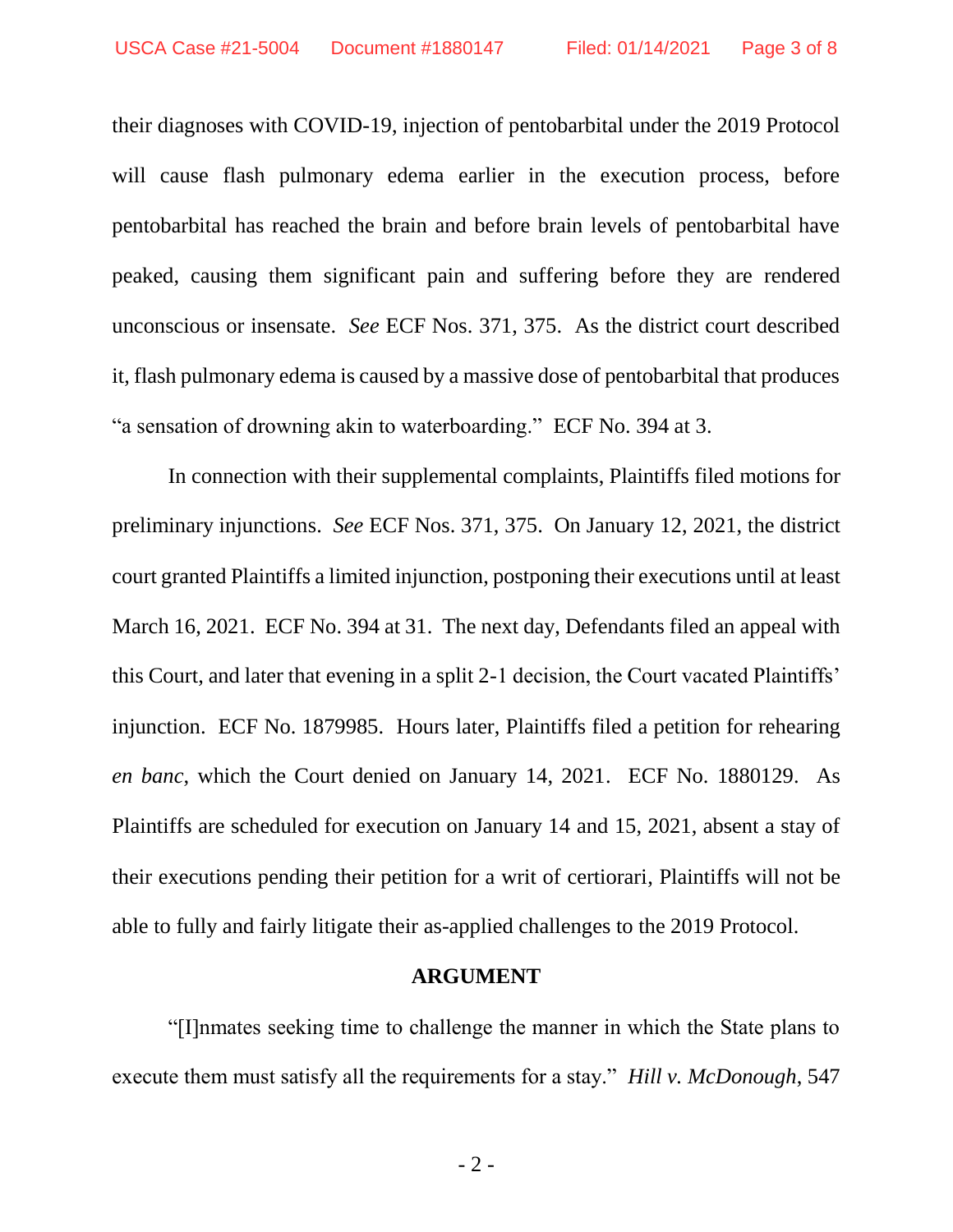U.S. 575, 584 (2006). The propriety of a stay depends on (1) whether the stay applicant has made a strong showing that he is likely to succeed on the merits; (2) whether the applicant will be irreparably injured absent a stay; (3) whether issuance of the stay will substantially injure the other parties interested in the proceeding; and (4) where the public interest lies. *See Nken v. Holder*, 556 U.S. 418, 434 (2009); *accord Hill*, 547 U.S. at 584 (2006) (likelihood of success on the merits, relative harm to the parties, absence or presence of procedural delay). Before seeking equitable relief in the Supreme Court pending an appeal, a party must ordinarily move the Circuit Court for the same relief first.

Plaintiffs are likely to succeed on the merits of their as-applied challenges to the 2019 Protocol based on their infection with COVID-19. See ECF No. 375-1 at 4-10. In issuing the injunction, the district court made detailed findings of fact that were the result of its review of expert declarations and its assessment of the credibility of the experts at an evidentiary hearing, which was held on January 4 and 5, 2021. ECF No. 394 at 10-18. The district court's analysis of this evidence led it to conclude that both Plaintiffs "had successfully demonstrated a substantial risk of serious harm." *Id.* at 16. Without elaborating how these findings of fact were "clear error," this Court vacated the stay, based on what Plaintiffs submit is a misconstrued reading of *Barr v. Lee*. *See* ECF No. 1879985 at 10 (Pillard, J., dissenting) ("The government has not shown that any of those findings were clearly erroneous, so we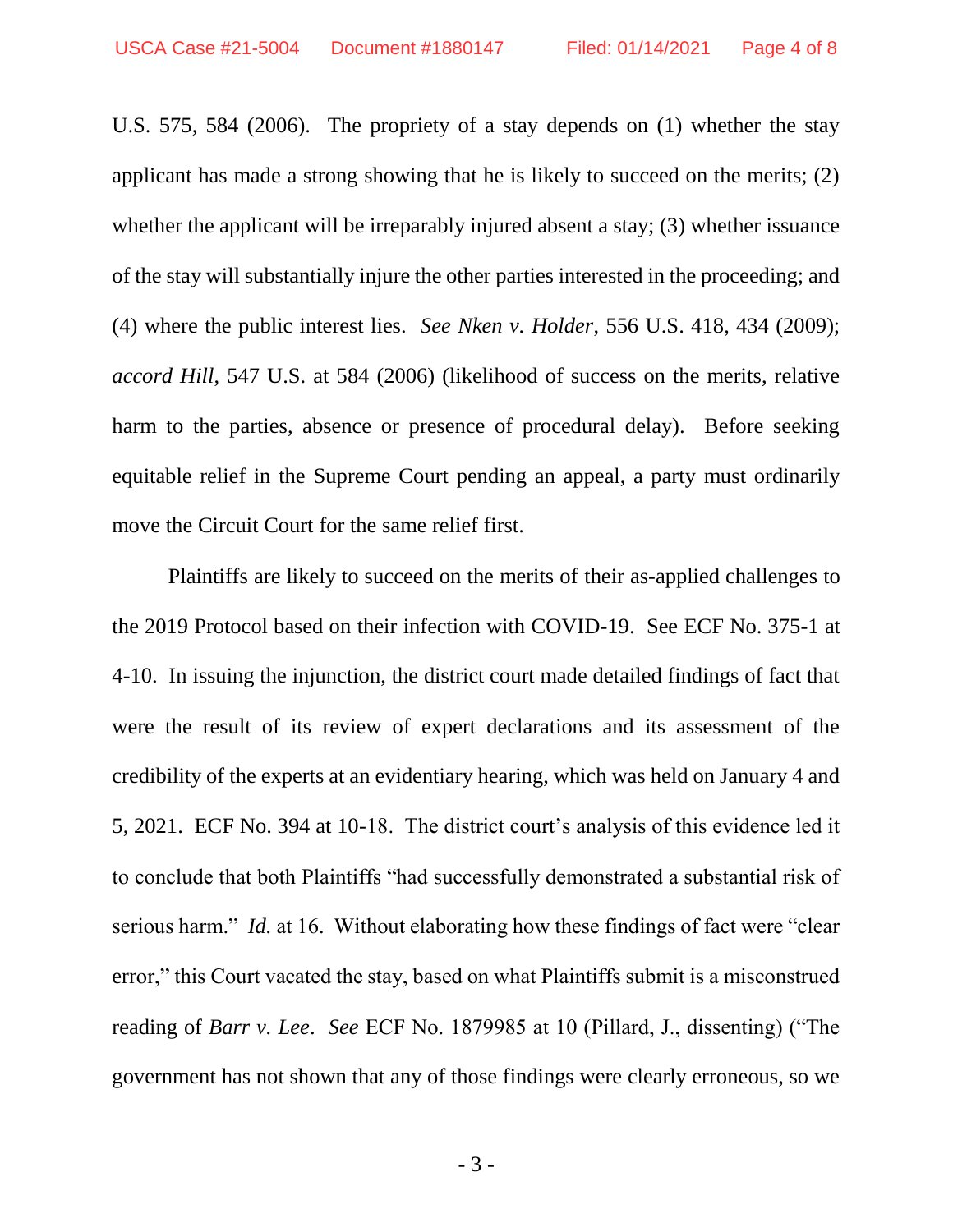cannot over turn them."). Given this error, it is likely that Plaintiffs will succeed on their appeal to the Supreme Court, and accordingly, this Court should grant a stay while Plaintiffs pursue that appeal.

The remaining factors also counsel in favor of a stay. Plaintiffs would suffer irreparable harm by being "executed before their claims can be fully adjudicated." ECF No. 145 at 15-16; *see also* ECF No. 375-1 at 10-13. The balance of equities also favors a stay. *See* ECF No. 375-1 at 14-15. As this district court has explained, (a) the last-minute nature of these proceedings and the resulting costs to the government are largely the Defendants' doing by scheduling execution dates during a pandemic as they have, (b) the government's interest in a prompt execution is diminished by the eight years it spent developing an execution protocol, and (c) Plaintiffs have not delayed their as-applied challenges, bringing them almost immediately after their infections with COVID-19 were confirmed. *See* ECF No. 145 at 16-17. In other words, "the potential harm to the government caused by a delayed execution is not substantial, and is far outweighed by the irreparable harm Plaintiffs would face absent an injunction." *Id.* at 17. Lastly, as the district court has previously stated, "the public interest is not served by executing individuals before they have had the opportunity to avail themselves of the legal process to challenge the legality of their executions." *Id.*; *see also* ECF No. 375-1 at 13-16.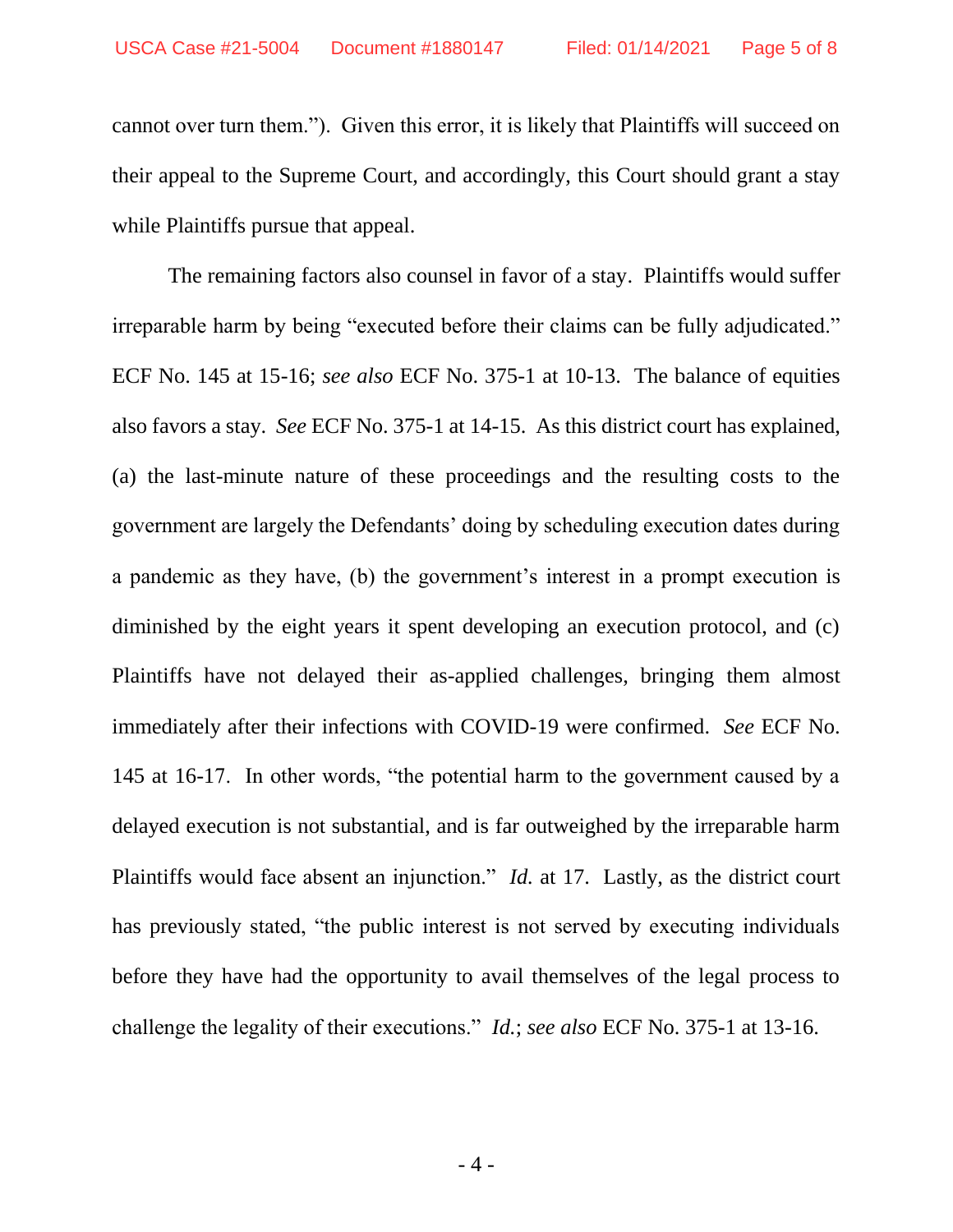## **CONCLUSION**

For the foregoing reasons, Plaintiffs respectfully request that this Court stay their executions pending their petition for a writ of certiorari, appealing the Court's order of January 13, 2021, and any other such relief that the Court deems appropriate.

Respectfully submitted,

DONALD P. SALZMAN SKADDEN, ARPS, SLATE, MEAGHER & FLOM LLP 1440 New York Avenue N.W. Washington, DC 20005-2111 (202) 371-7983 Donald.Salzman@skadden.com

Alexander C. Drylewski One Manhattan West New York, NY 10001 (212) 735-3278 Alexander.Drylewski@skadden.com

*Counsel for Corey Johnson*

/S/ SHAWN NOLAN SHAWN NOLAN ALEX KURSMAN FEDERAL COMMUNITY DEFENDER OFFICE, E.D. PA. 601 Walnut Street, Suite 545 West Philadelphia, PA 19106 (215) 928-0520 shawn\_nolan@fd.org alex\_kursman@fd.org

*Counsel for Dustin Higgs*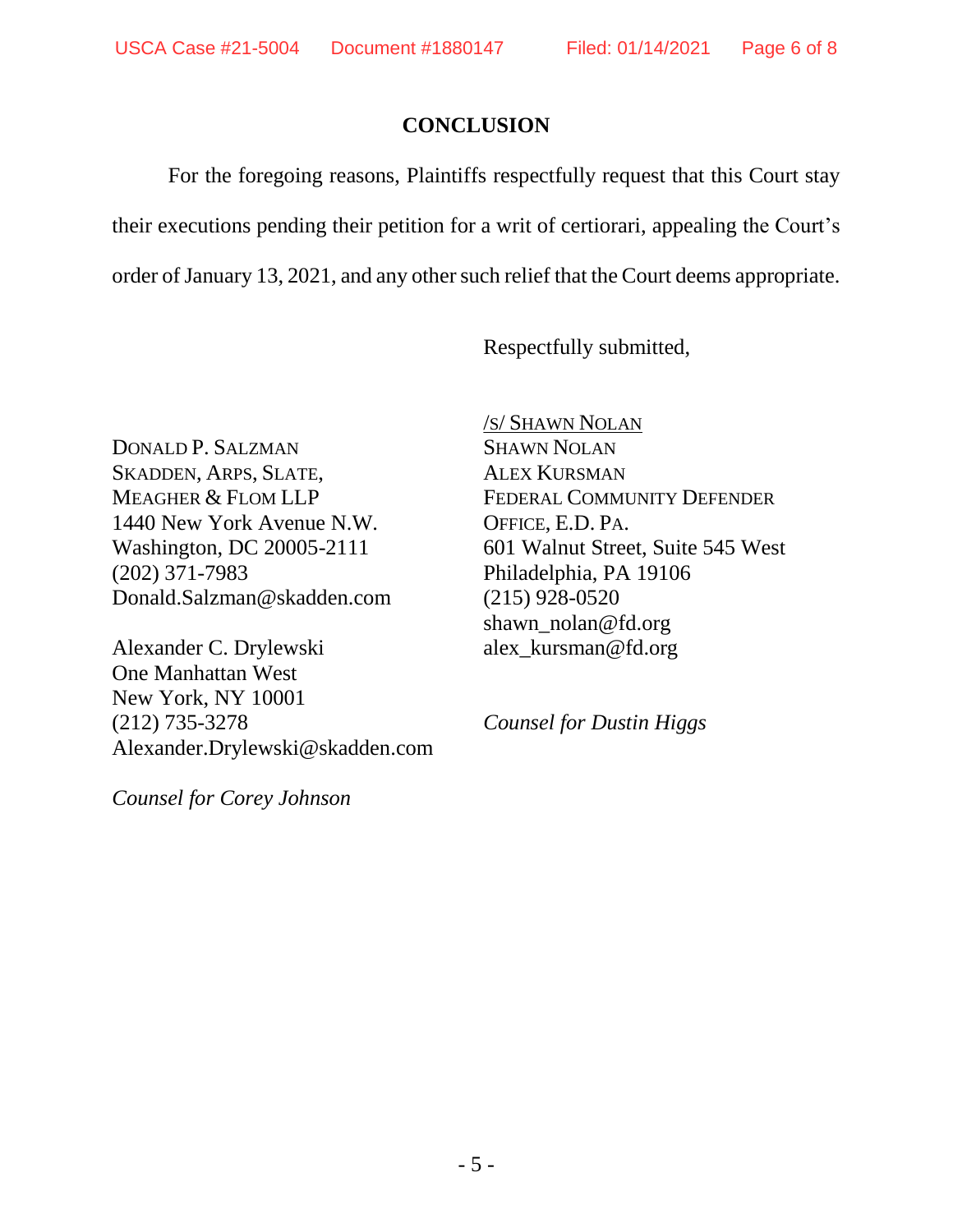#### **CERTIFICATE OF COMPLIANCE**

Pursuant to Fed. R. App. P.  $32(g)(1)$ , the undersigned hereby certifies that this brief complies with the type-volume limitation of Fed. R. App. P. 35(b)(2)(A) and D.C. Circuit Rule 35(b), because it contains 1,049 words, excluding the parts of the brief exempted by Federal Rule of Appellate Procedure 32(f) and D.C. Circuit Rule 32(f), according to the count of Microsoft Word.

I certify that this brief complies with the typeface requirements of Federal Rule of Appellate Procedure 32(a)(5) and the type style requirements of Federal Rule of Appellate Procedure 32(a)(6) because it has been prepared in a proportionately spaced typeface using Microsoft Word in Times New Roman 14-point font.

> /s/ Alexander C. Drylewski ALEXANDER C. DRYLEWSKI

January 14, 2021